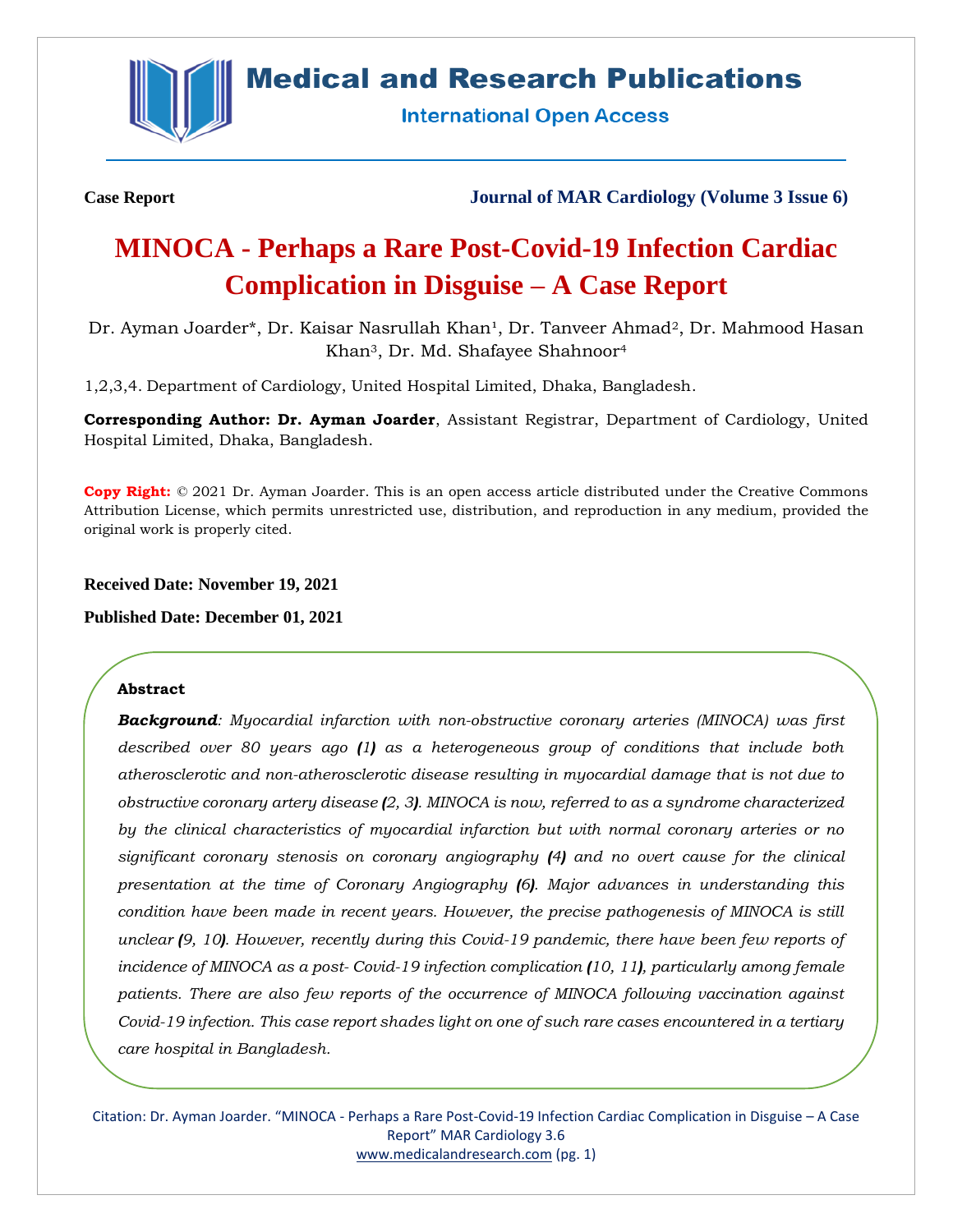*Case Summary: A 75-year-old hypertensive and diabetic lady presented with typical complaints indicating acute coronary syndrome. She had a previous history of a severe form of Covid-19 infection about six months back and had an approximate 45% lung involvement. However, following her recovery from Covid-19 infection, she got herself vaccinated against the Covid-19 virus. Following admission, diagnostic tests were run, results of which were found to be within normal range except high sensitive Troponin I which was found to be positive, ECG showed Antero-Inferior Ischemia and Echocardiogram showed hypokinesia of mid inferior wall. Considering the presenting complaints and lab parameters, she was initially suspected as a case of the acute coronary syndrome and was treated as per ACS management guidelines. However, her D. Dimer was found to be exceptionally high.*

For further evaluation, a Coronary Angiogram was performed which revealed normal *epicardial coronaries and was recommended for medical management. Keeping in mind her previous history of severe Covid-19 infection and exceptionally high D.Dimer, the suspicion shifted towards excluding the possibilities of MINOCA and a complete investigation panel to exclude MINOCA was performed. Although her coagulation profile was found to be within normal range except D.Dimer, her Doppler study of both lower limbs revealed Deep vein thrombosis in right popliteal and posterior tibial veins along with mild subcutaneous oedema in both distal legs and CT Pulmonary Angiography revealed Pulmonary Thrombosis. These significant findings most certainly confirmed the suspicion towards the diagnosis of Pulmonary embolism.*

*Discussion: The discussion of the case is focused on emphasizing the need to exclude MINOCA as one of the potential differential diagnoses whenever managing a case of ACS with normal coronaries in angiography, particularly when dealing with female cases with a history of COVID-19 infection or with a recent history of vaccination against Covid-19 virus. This is because this condition is more prone to develop thrombosis among women and is associated with 2-fold higher mortality. Moreover, it has been seen to occur as an isolated case among the Covid-19 vaccinated population as seen in this case. Thus, patients with MINOCA should receive the same clinical attention as Acute Myocardial Infarction (AMI) patients and should not be merely dismissed as having an insignificant clinical condition.* 

*Keywords: ACS, MINOCA, Covid-19 Infection, Pulmonary Thrombosis, Deep vein thrombosis, CTPA.*

Citation: Dr. Ayman Joarder. "MINOCA - Perhaps a Rare Post-Covid-19 Infection Cardiac Complication in Disguise – A Case Report" MAR Cardiology 3.6 [www.medicalandresearch.com](http://www.medicalandresearch.com/) (pg. 2)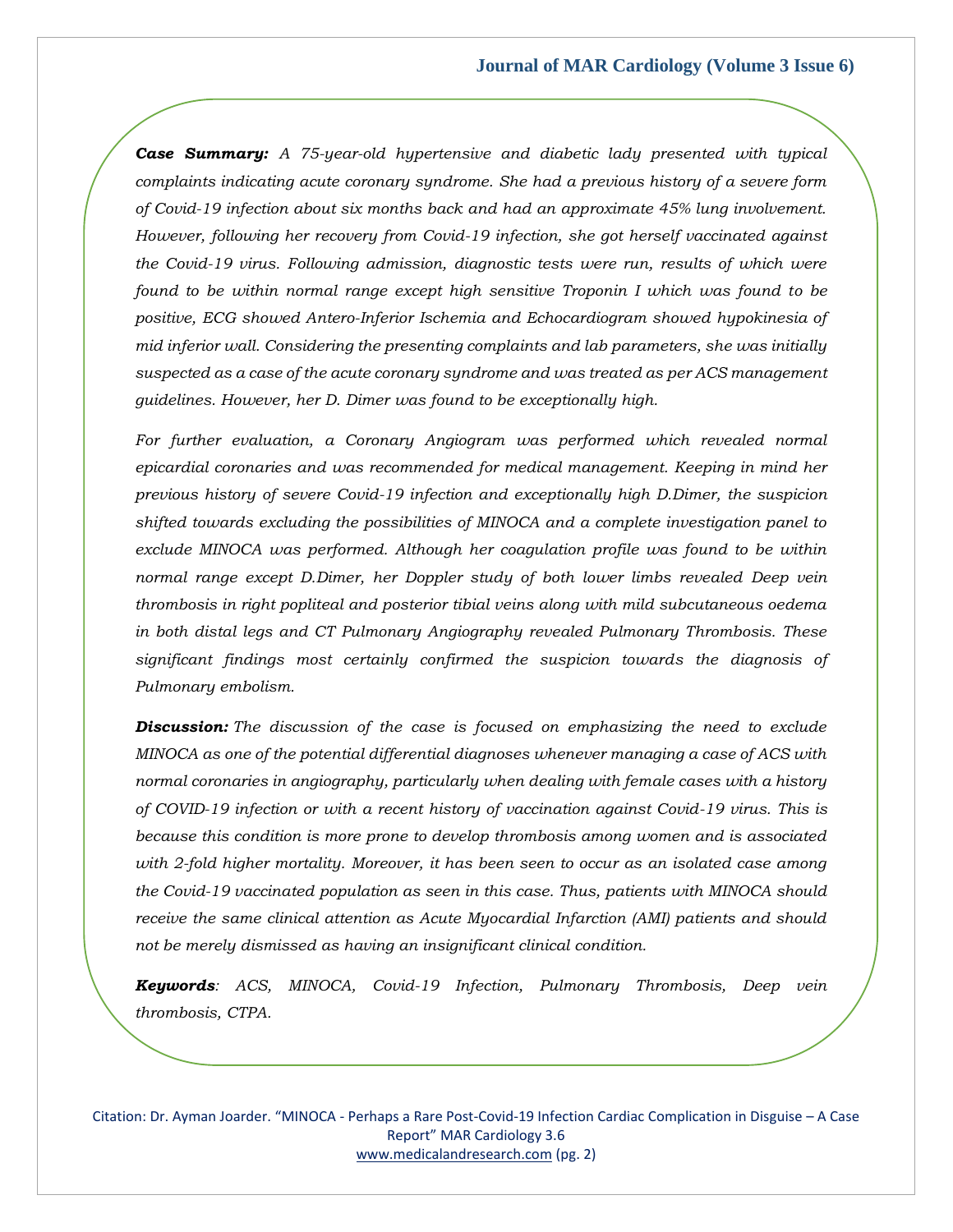### **Learning Points:**

- MINOCA should be excluded as one of the potential differential diagnoses whenever managing a case of ACS with normal coronaries in angiography, particularly when dealing with female cases with a recent history of COVID-19 infection or Covid-19 vaccination.
- MINOCA can present as an isolated case among the Covid-19 vaccinated population.
- Doppler study of both lower limbs, CT Pulmonary Angiography and Cardiac Magnetic Resonance Imaging are the potential diagnostic tools for MINOCA.
- Identifying the underlying cause of this heterogeneous syndrome MINOCA is vital because that will determine appropriate therapy.
- Although the prognosis of MINOCA strongly depends on the underlying cause, its overall prognosis is serious, with a 1-year mortality of approximately 3.5%.
- Patients suffering from MINOCA should receive the same clinical attention as Acute Myocardial Infarction patients who have coronary artery disease and not merely be dismissed as having an insignificant clinical condition.

# **Introduction**

Approximately 5–15% of the patients presenting with an acute coronary syndrome are found to have non-obstructive coronary arteries, defined as coronary stenosis <50% **(**5**)**. The term myocardial infarction (MI) with non-obstructive coronary arteries (MINOCA) has been assigned for this clinical entity **(**7**)** to emphasize investigating these patients to identify the underlying cause of their AMI presentation which represents a diagnostic and therapeutic dilemma **(**8**)**. Since even though this syndrome has been examined to a deeper extent over the past few years, many uncertainties exist regarding the pathophysiology of the myocardial damage, the clinical features, management and prognosis of these patients **(**8, 12**)**. As a result, the patients are often treated inappropriately or not treated at all **(**13**)**.

This case report aims to portray a case of MINOCA as a rare post-Covid-19 infection complication. The core intention of this piece of the research paper is to stress the importance of considering MINOCA as a dynamic and a potential diagnosis, particularly among female patients with a history of Covid-19 infection or recent intake of Covid-19 vaccination; to summarise the current understanding of MINOCA; to highlight important issues relating to the investigation, diagnosis and management of patients with MINOCA and to propose a clinical diagnostic algorithm which may lead to optimal treatment of this patient cohort.

Citation: Dr. Ayman Joarder. "MINOCA - Perhaps a Rare Post-Covid-19 Infection Cardiac Complication in Disguise – A Case Report" MAR Cardiology 3.6 [www.medicalandresearch.com](http://www.medicalandresearch.com/) (pg. 3)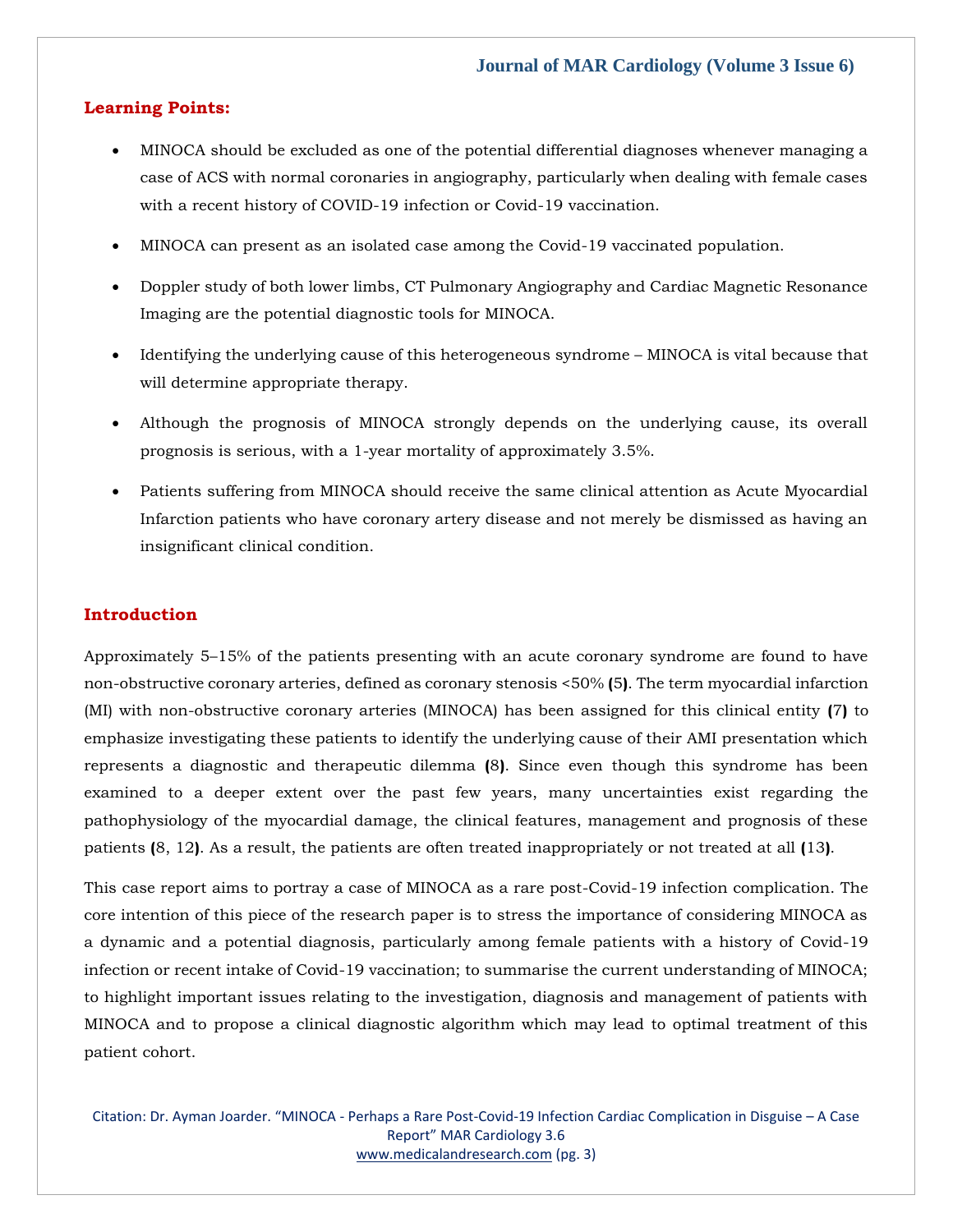#### **Case presentation:**

#### **Clinical Course**

A 75-year-old hypertensive and diabetic lady presented in the emergency department with typical complaints of chest pain along with profuse sweating, vomiting and cough indicating acute coronary syndrome. She was a known case of Lumber spine Spondylosis, Osteoarthritis, hypothyroidism and had a surgical history of Cholecystectomy about 30 years back. She had a history of hospital admission four years back and was treated for post-menopausal bleeding, Urinary tract infection and Vulvovaginitis. She had a previous history of a severe form of Covid-19 infection about six months back having approximately 45% lung involvement with which she was admitted and treated in hospital for almost a month. She was prescribed with anticoagulant Rivaroxaban for two weeks on discharge. However, following her recovery from Covid-19 infection, she got herself vaccinated. Considering these current complaints and past medical history, she was initially suspected as a case of acute coronary syndrome and was treated as per ACS management guidelines in the emergency department and later shifted to the Coronary Care Unit for further evaluation and management. On the following day, her laboratory investigation reports arrived, which revealed a picture that further supported the initial diagnosis of ACS. Her serial samples of high sensitive Troponin I were found to be positive; ECG showed Antero-Inferior Ischemia as shown in Figure 1. An echocardiogram showed regional wall motion abnormalities like hypokinesia of mid inferior wall, good left ventricular systolic function with LVEF – 60%; grade 1 diastolic dysfunction and valvular abnormality like Aortic Sclerosis as shown in Figure 2.



**Figure 1:** ECG showing Antero-Inferior Ischemia

Citation: Dr. Ayman Joarder. "MINOCA - Perhaps a Rare Post-Covid-19 Infection Cardiac Complication in Disguise – A Case Report" MAR Cardiology 3.6 [www.medicalandresearch.com](http://www.medicalandresearch.com/) (pg. 4)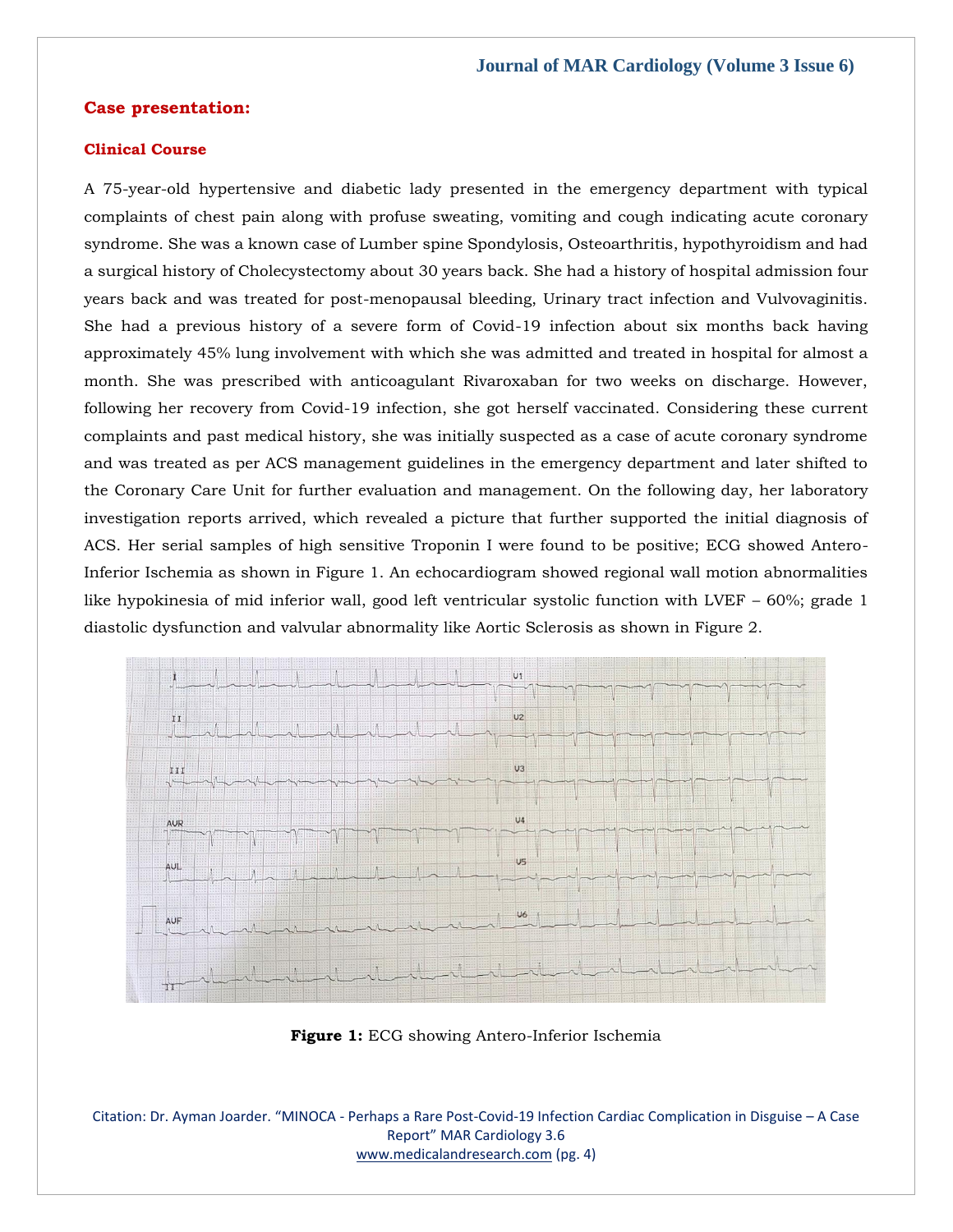

**Figure 2:** Echocardiogram showing regional wall motion abnormalities - hypokinesia of mid inferior wall, good left ventricular systolic function with LVEF – 60%; grade 1 diastolic dysfunction and valvular abnormality - Aortic Sclerosis

All other laboratory parameters were found within normal range except coagulation marker like the D. Dimer (16000 mcg /mL) which was exceptionally high. For further evaluation of her initial ACS-like symptoms, a Coronary Angiogram was performed on the following day after stabilization. However, despite having serial samples of high sensitive Troponin I positive indicating ACS, her Coronary Angiogram revealed normal epicardial coronaries and was recommended for medical management. Keeping in mind the recent history of severe Covid-19 infection and non-obstructive coronaries in angiogram despite clinical and diagnostic evidence suggesting ACS, now the suspicion shifted towards

Citation: Dr. Ayman Joarder. "MINOCA - Perhaps a Rare Post-Covid-19 Infection Cardiac Complication in Disguise – A Case Report" MAR Cardiology 3.6

[www.medicalandresearch.com](http://www.medicalandresearch.com/) (pg. 5)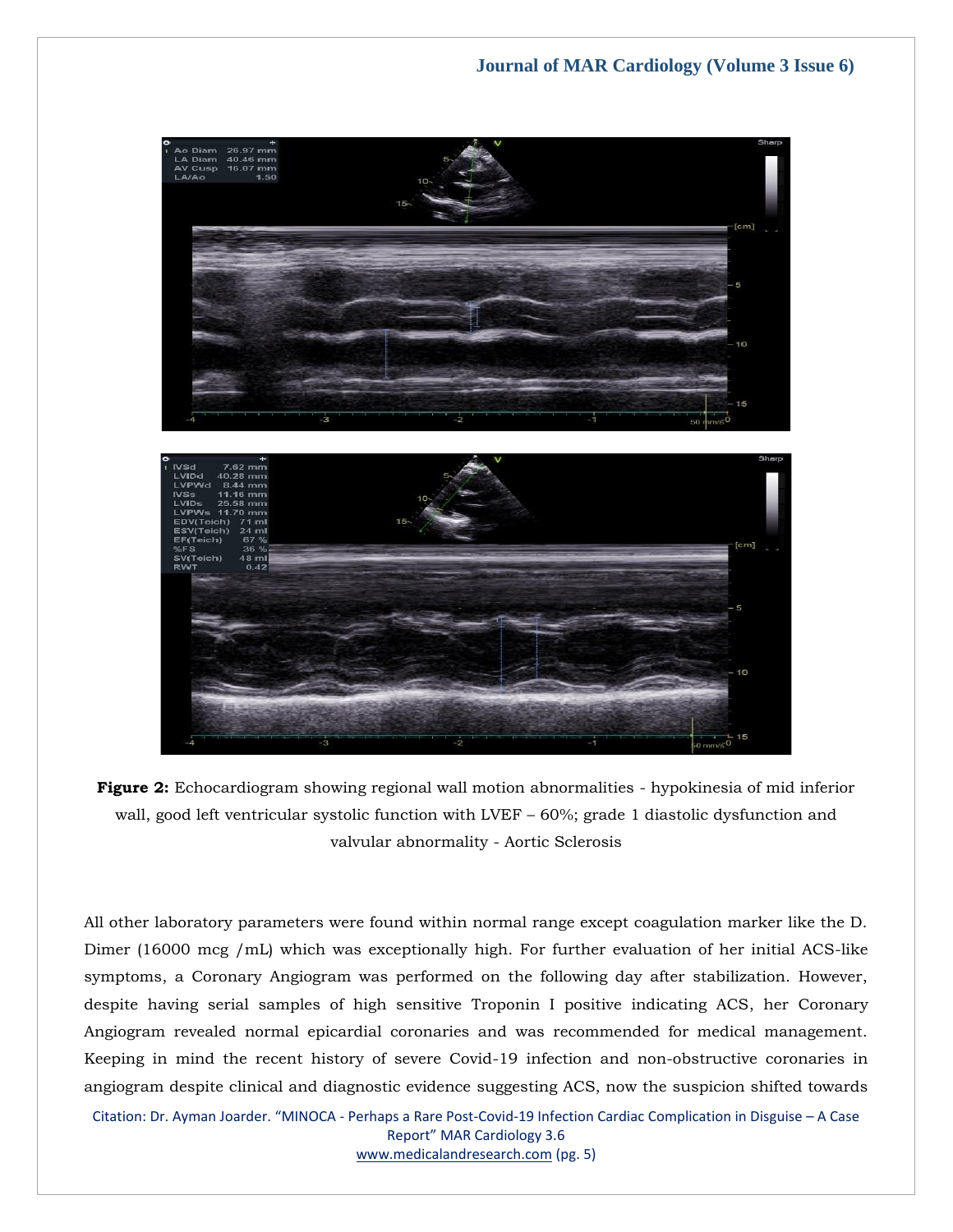excluding the possibilities of MINOCA – Myocardial Infarction with non-obstructive coronary arteries. However, regardless of the CAG outcome, the ongoing management using low molecular weight heparin was continued. In the meantime, a complete investigation panel to exclude MINOCA was performed, which included coagulation profile consisting D.Dimer, Ferritin, FDP, Fibrinogen, Anti-Thrombin III, Protein S, Protein C. Furthermore, imaging such as CT Pulmonary Angiography (CTPA), High-Resolution CT scan of Chest (HRCT-Chest) and Doppler study of both lower limbs were also done. Although her coagulation profile was found to be within normal range except D.Dimer ( D.Dimer -16000 mcg /L , Ferritin -92 mcg /L, FDP – 31.34 mcg /mL, Fibrinogen – 4.37 g/L, Anti-Thrombin III – 97%, Protein S – 62%, Protein C -88%) her Doppler study of both lower limbs revealed Deep vein thrombosis in right popliteal and posterior tibial veins along with mild subcutaneous edema in both distal legs as shown in Figure 3 and CT Pulmonary Angiography revealed Pulmonary Thrombosis as shown in Figure 4 and High-Resolution CT scan of Chest revealed bilateral plate atelectatic and emphysematous changes.



**Figure 3:** Doppler study of both lower limbs revealed Deep vein thrombosis in right popliteal and posterior tibial veins along with mild subcutaneous edema in both distal legs.

Citation: Dr. Ayman Joarder. "MINOCA - Perhaps a Rare Post-Covid-19 Infection Cardiac Complication in Disguise – A Case Report" MAR Cardiology 3.6 [www.medicalandresearch.com](http://www.medicalandresearch.com/) (pg. 6)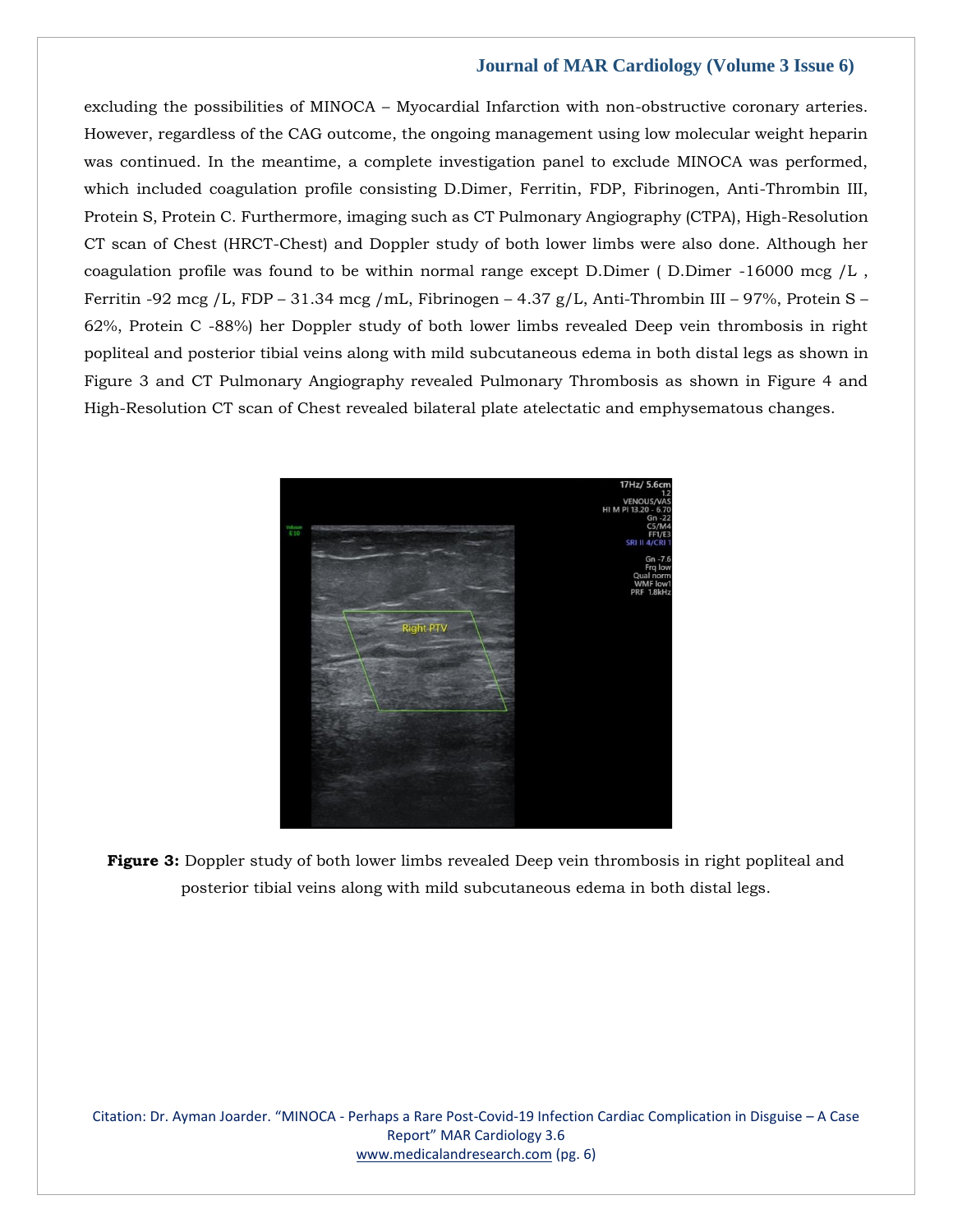

**Figure 4:** CT Pulmonary Angiography showing Pulmonary Thrombosis

These significant findings in the imaging investigation most certainly confirmed the suspicion towards the diagnosis of Pulmonary embolism which is one of the components of MINOCA. Despite reaching the final diagnosis of MINOCA later in her hospital stay following multiple stepwise arrays of investigation, she was receiving the accurate management for her disease condition using low molecular weight heparin since day one, which was continued up to ten days of hospital stay until the thrombus in her lower extremities became organized. Later, low molecular weight heparin was switched with oral anticoagulant Rivaroxaban and discharged with advice for follow-up after one month with the report of repeat- Doppler study of both lower limbs for tracking the response of the disease progression following treatment.

Citation: Dr. Ayman Joarder. "MINOCA - Perhaps a Rare Post-Covid-19 Infection Cardiac Complication in Disguise – A Case Report" MAR Cardiology 3.6 [www.medicalandresearch.com](http://www.medicalandresearch.com/) (pg. 7)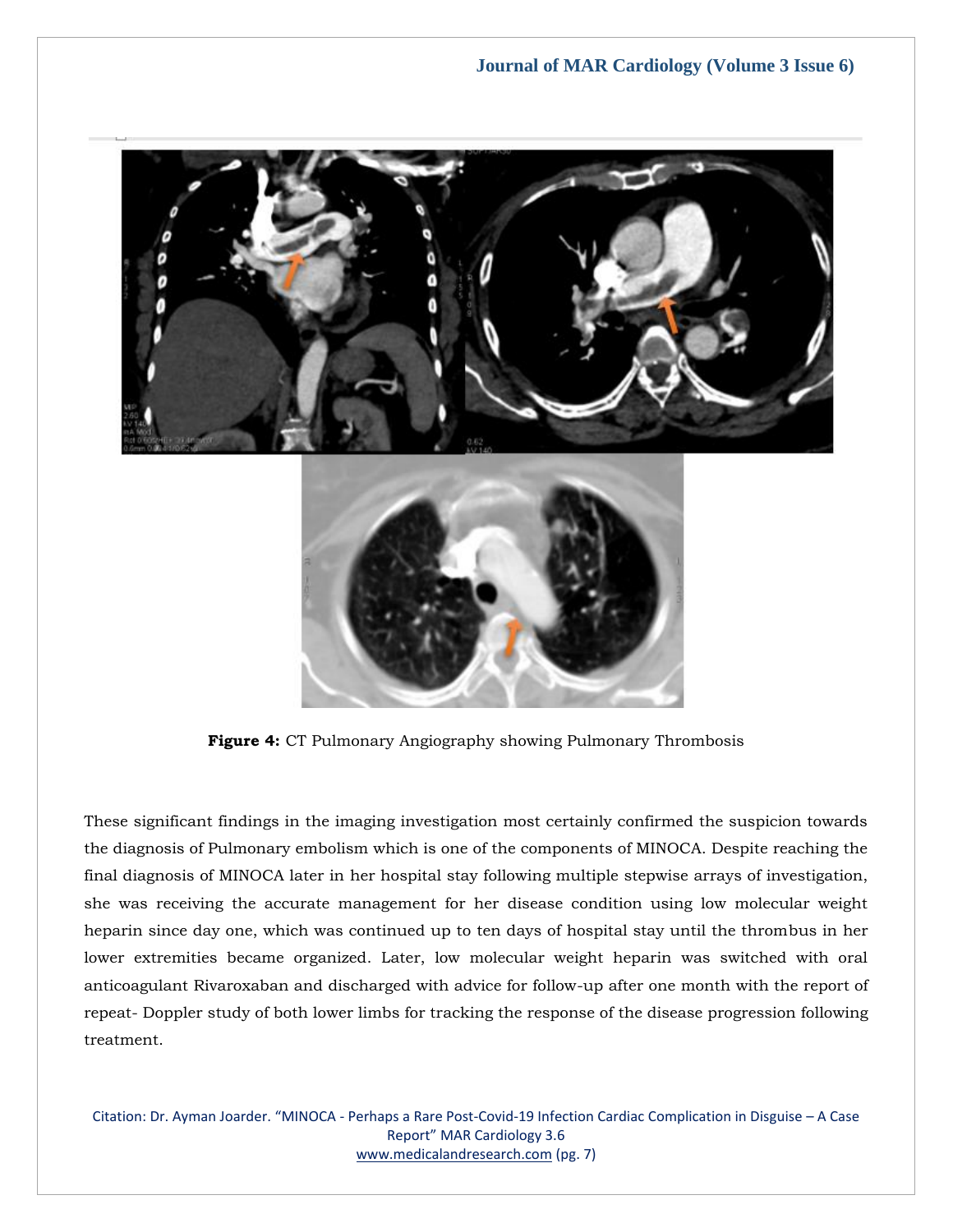#### **Discussion:**

The discussion of the case is focused on emphasizing the need to exclude MINOCA as one of the potential differential diagnoses whenever managing a case of ACS with normal coronaries in angiography, particularly when dealing with female cases with a recent history of COVID-19 infection or following Covid-19 vaccination. This is because this condition is more prone to develop thrombosis among women **(**13, 14**)** and is associated with 2-fold higher mortality **(**15**)**. Moreover, it has been seen to occur as an isolated case among vaccinated patients of Covid-19 infection as seen in this case. The previous history of COVID-19 infection makes this group of the patient even more vulnerable to adverse consequences as recent studies **(**15, 16**)** have demonstrated a strong susceptibility of Post Covid-19 infection patients to develop pulmonary embolism (PE) with deep vein thrombosis (DVT) and even Ischemic stroke **(**17**)**. Nevertheless, the exact pathophysiology behind the coagulation abnormalities that create a hypercoagulable state in COVID-19 patients is still unclear and there is a potential need for further research in this area.

This case describes the presentation of a typical ACS case without obstructive coronary artery disease. As clinical history portrays, the patient was first admitted to the emergency department for signs of an acute coronary syndrome that was suspected for the rise of High sensitive Troponin I and corresponding ECG changes. Consequently, following stabilization, the patient was taken to the Cath lab for coronary angiography, which, however, showed normal epicardial coronary arteries free from obstructive disease. To exclude MINOCA, CT- Pulmonary Angiography was performed, which revealed Pulmonary Thrombosis and a Doppler ultrasonogram of both lower limbs was performed, which revealed Deep vein thrombosis. It is therefore plausible that the patient's ACS-like symptoms were due to MINOCA. However, due to prompt and appropriate drug therapy, any further serious consequence like Ischemic stroke **(**18**)** was avoided. Non-invasive techniques like Colour Doppler sonography and CTPA have proven to be an accurate and precise investigation tool in detecting the extension of deep venous thrombosis and Pulmonary embolism in this case. However, recent studies, showed that the diagnostic and prognostic impact of cardiovascular magnetic resonance imaging plays a vital role in assessing patients with suspected myocardial infarction with unobstructed coronary arteries **(**12, 19**)**. Therefore, CMR is strongly recommended by the European Society of Cardiology (ESC) **(**15**)**. However, CMR is recommended within 7 days of presentation because delayed imaging can sometimes result in some features no longer being evident **(**15**)**. Nevertheless, in this case, the diagnosis of MINOCA was essentially clinical because of the clear evidence of changes in ECG and a significant increase in the Troponin I in the absence of obstructive coronary artery disease, even though the CMR was not done. Myocardial infarction with nonobstructive coronary arteries (MINOCA) is still a puzzling clinical entity with different mechanisms of pathology. Therefore, it is uncertain whether the established management and prevention guidelines for Myocardial Infarction are optimal for MINOCA patients as well. However, the following are key points

Citation: Dr. Ayman Joarder. "MINOCA - Perhaps a Rare Post-Covid-19 Infection Cardiac Complication in Disguise – A Case Report" MAR Cardiology 3.6 [www.medicalandresearch.com](http://www.medicalandresearch.com/) (pg. 8)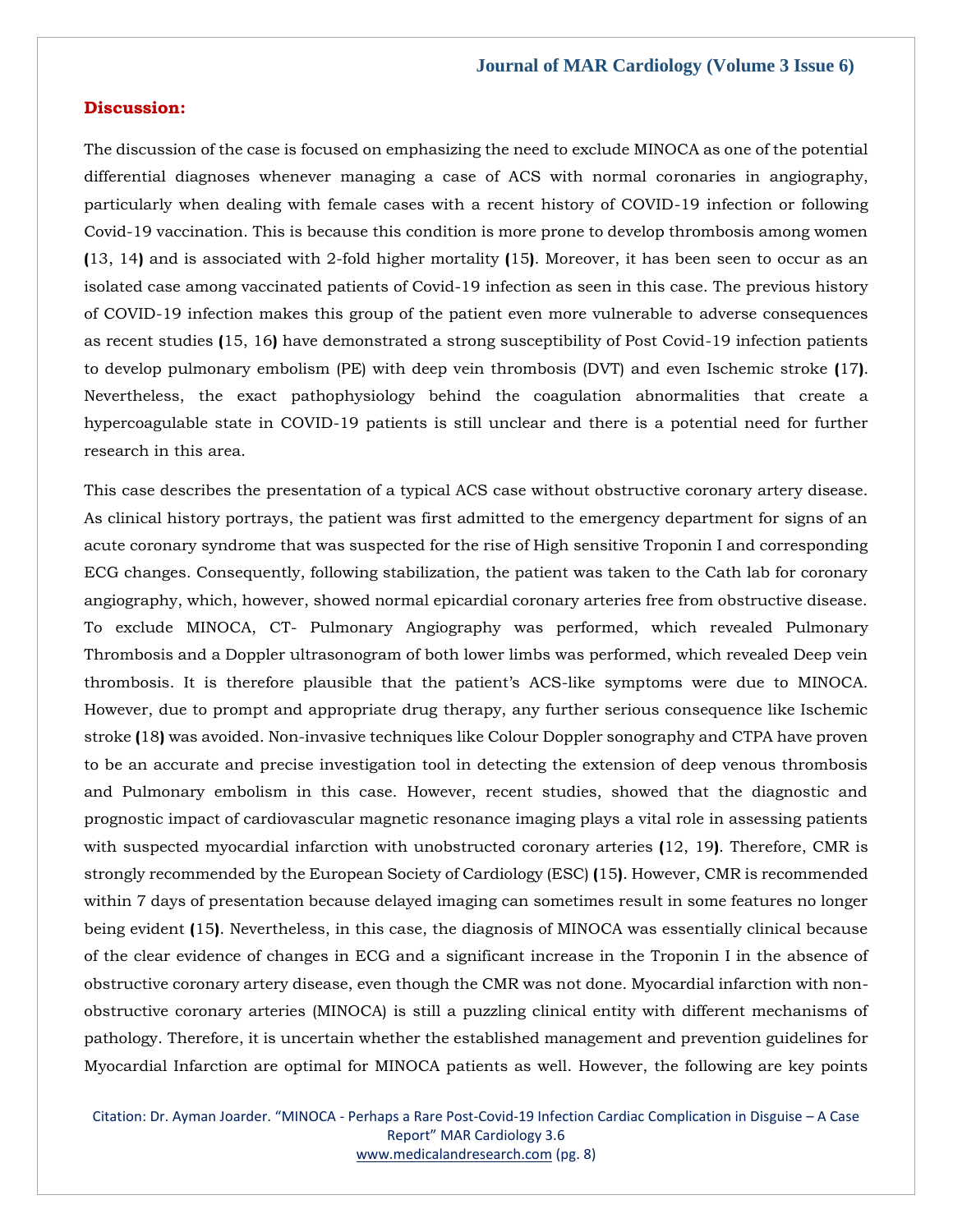are to be remembered when managing a case of Myocardial infarction with non-obstructive coronary arteries (MINOCA) as per AHA - American Heart Association Scientific Statement **(**20**)**:

- Patients with MINOCA are often younger women and less likely to have dyslipidemia **(**20**)**.
- Diagnosis of MINOCA should be made as per the Fourth Universal Definition of MI as shown in Figure 5, in the absence of obstructive coronary artery disease (no lesion ≥50%) **(**20**)**.

The fourth universal definition of acute myocardial infarction (AMI) defines AMI as the presence of:

1. acute myocardial injury with clinical evidence of acute myocardial ischaemia, and

2. with detection of a rise and/or fall of cardiac troponin with at least one value above the 99th percentile upper reference limit, and

- 3. with at least one of the following:
- symptoms of myocardial ischaemia
- new ischaemic ECG changes
- development of pathological Q waves
- imaging evidence of new loss of viable myocardium or regional wall motion abnormality in a pattern consistent with an ischaemic aetiology
- the identification of a coronary thrombus by angiography or autopsy

**Figure 5**: Showing the Fourth definition of AMI

- The diagnosis of MINOCA should exclude the following clinical entities as shown in Figure 6:
- a) Other overt causes for elevated Troponin (e.g., pulmonary embolism, sepsis, etc.),
- b) Overlooked obstructive coronary artery disease (e.g., distal stenosis or occluded small branches)
- c) Non-ischaemic causes for myocyte injury (e.g., myocarditis) **(**20**)**.
- Coronary artery vasospasm is another common cause of MINOCA in which vasoconstriction of an epicardial coronary artery results in compromised coronary blood flow as shown in Figure 6 **(**20**)**.
- Coronary artery microvascular dysfunction may contribute to MINOCA and requires further investigation as shown in Figure 6 **(**20**)**.
- Coronary artery thrombosis or embolism can result in MINOCA, either with or without a hypercoagulable state as shown in Figure 6 **(**20**)**.

Citation: Dr. Ayman Joarder. "MINOCA - Perhaps a Rare Post-Covid-19 Infection Cardiac Complication in Disguise – A Case Report" MAR Cardiology 3.6 [www.medicalandresearch.com](http://www.medicalandresearch.com/) (pg. 9)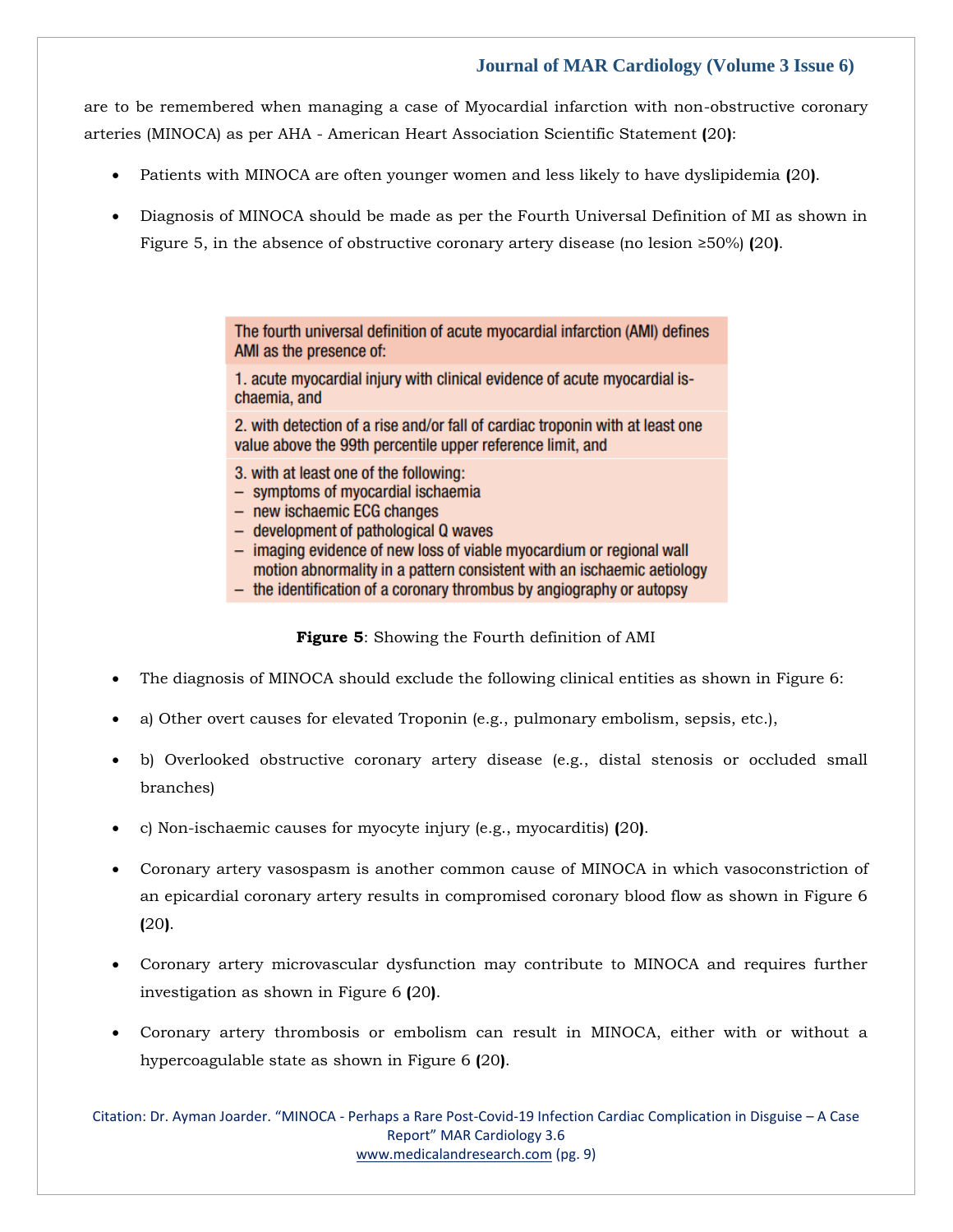- Spontaneous Coronary artery dissection should be considered as a cause of MINOCA **(**20**)**.
- Optical coherence tomography or intravascular ultrasound imaging is recommended in patients with evidence of non-obstructive CAD by angiogram **(**20**)**.
- Medications such as Aspirin, clopidogrel, statin, beta-blockers, angiotensin-receptor blockers should be considered based on the underlying mechanism for MINOCA in each patient **(**20**)**.



**Figure 6**: Showing pathophysiological mechanism of MINOCA

The recommended diagnostic and therapeutic algorithm for -MINOCA is as shown in Figure7.



Citation: Dr. Ayman Joarder. "MINOCA - Perhaps a Rare Post-Covid-19 Infection Cardiac Complication in Disguise – A Case Report" MAR Cardiology 3.6 [www.medicalandresearch.com](http://www.medicalandresearch.com/) (pg. 10)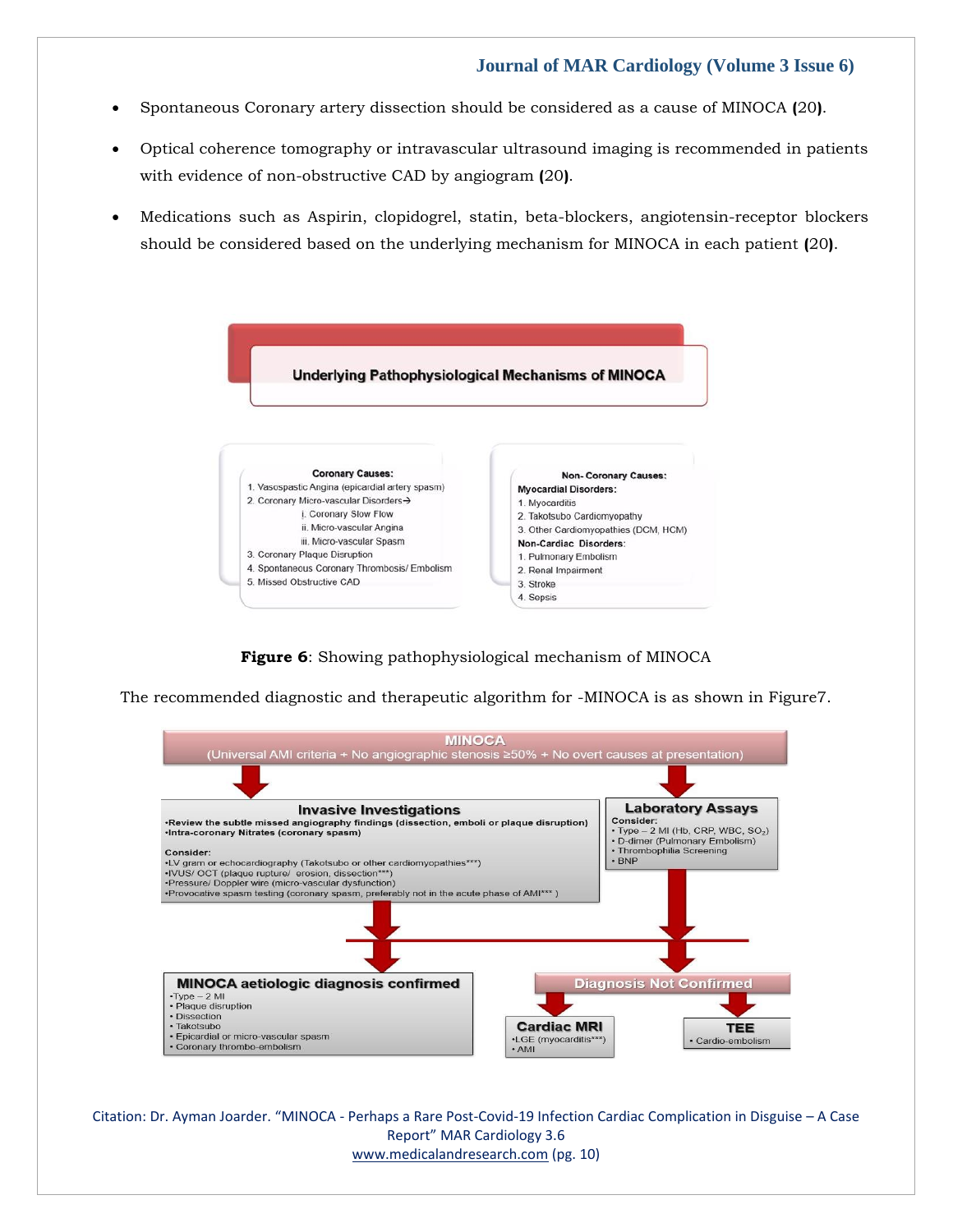

**Figure 7**: The recommended diagnostic and therapeutic algorithm for MINOCA

# **Conclusion:**

The incidence of MINOCA among Acute Myocardial Infarction patients is about 1–15% and therefore MINOCA should be regarded as a dynamic working diagnosis. Despite having no significant coronary stenosis, MINOCA patients, remain at a high risk of developing adverse cardiovascular events due to variable degrees of heart injury and should be treated with full caution. MINOCA represents many possible aetiologies that can be often challenging to detect. Therefore, clinicians must become familiar with this syndrome sooner than later to ensure that patients are appropriately diagnosed and treated in due time. The optimal evaluation for patients with a diagnosis of MINOCA, should be aimed at determining the specific cause individually for each patient so that targeted therapies can be initiated at an early stage of management. It can be hoped that in light of the currently proposed assessment algorithm there will be a better understanding of the prevalence and treatment of the various conditions that result in MINOCA and improve clinical outcomes in upcoming days. Nevertheless, there is a need for further multicentric clinical trials in the future in order to optimize the management protocol for MINOCA patients as per evidence-based medicine.

Citation: Dr. Ayman Joarder. "MINOCA - Perhaps a Rare Post-Covid-19 Infection Cardiac Complication in Disguise – A Case Report" MAR Cardiology 3.6 [www.medicalandresearch.com](http://www.medicalandresearch.com/) (pg. 11)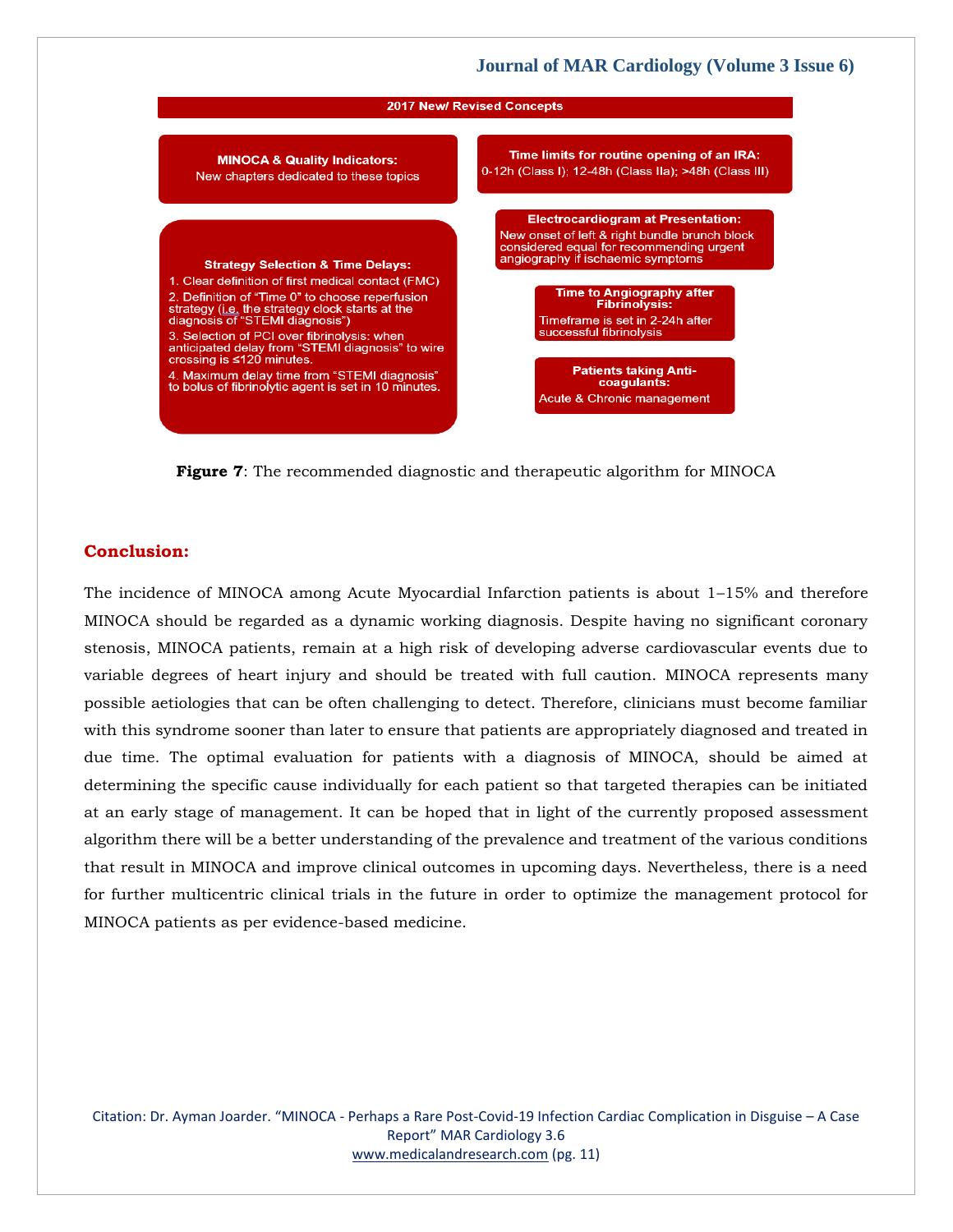#### **References**

1[.Abdu FA, Liu L, Mohammed A-Q, Luo Y, Xu S, Auckle R, et al.](https://www.google.com/search?q=Myocardial+infarction+with+non-obstructive+coronary+arteries+(MINOCA)+in+Chinese+patients%3A+Clinical+features%2C+treatment+and+1+year+follow-up&oq=Myocardial+infarction+with+non-obstructive+coronary+arteries+(MINOCA)+in+Chinese+patients%3A+Clinical+features%2C+treatment+and+1+year+follow-up&aqs=chrome..69i57.666j0j7&sourceid=chrome&ie=UTF-8) "Myocardial infarction with non[obstructive coronary arteries \(MINOCA\) in Chinese patients: Clinical features, treatment and 1 year](https://www.google.com/search?q=Myocardial+infarction+with+non-obstructive+coronary+arteries+(MINOCA)+in+Chinese+patients%3A+Clinical+features%2C+treatment+and+1+year+follow-up&oq=Myocardial+infarction+with+non-obstructive+coronary+arteries+(MINOCA)+in+Chinese+patients%3A+Clinical+features%2C+treatment+and+1+year+follow-up&aqs=chrome..69i57.666j0j7&sourceid=chrome&ie=UTF-8)  follow-up"[. International journal of cardiology. 2019;287:27-31.](https://www.google.com/search?q=Myocardial+infarction+with+non-obstructive+coronary+arteries+(MINOCA)+in+Chinese+patients%3A+Clinical+features%2C+treatment+and+1+year+follow-up&oq=Myocardial+infarction+with+non-obstructive+coronary+arteries+(MINOCA)+in+Chinese+patients%3A+Clinical+features%2C+treatment+and+1+year+follow-up&aqs=chrome..69i57.666j0j7&sourceid=chrome&ie=UTF-8)

2[.Nordenskjöld AM, Lagerqvist B, Baron T, Jernberg T, Hadziosmanovic N, Reynolds HR, et al.](https://www.google.com/search?q=Reinfarction+in+patients+with+myocardial+infarction+with+nonobstructive+coronary+arteries+%28MINOCA%29%3A+coronary+findings+and+prognosis&sxsrf=AOaemvL5j-YXbss3jGogOWD06ZeJOf53Ug%3A1637554798185&ei=bhqbYYPaCruF4t4P-Muu6AM&ved=0ahUKEwiDya6Aj6v0AhW7gtgFHfilCz0Q4dUDCA4&uact=5&oq=Reinfarction+in+patients+with+myocardial+infarction+with+nonobstructive+coronary+arteries+%28MINOCA%29%3A+coronary+findings+and+prognosis&gs_lcp=Cgdnd3Mtd2l6EAMyBwgjEOoCECcyBwgjEOoCECcyBwgjEOoCECcyBwgjEOoCECcyBwgjEOoCECcyBwgjEOoCECcyBwgjEOoCECcyBwgjEOoCECcyBwgjEOoCECcyBwgjEOoCECdKBAhBGABQxwZYxwZg4ApoAXACeACAAQCIAQCSAQCYAQCgAQGgAQKwAQrAAQE&sclient=gws-wiz)  "[Reinfarction in patients with myocardial infarction with nonobstructive coronary arteries \(MINOCA\):](https://www.google.com/search?q=Reinfarction+in+patients+with+myocardial+infarction+with+nonobstructive+coronary+arteries+%28MINOCA%29%3A+coronary+findings+and+prognosis&sxsrf=AOaemvL5j-YXbss3jGogOWD06ZeJOf53Ug%3A1637554798185&ei=bhqbYYPaCruF4t4P-Muu6AM&ved=0ahUKEwiDya6Aj6v0AhW7gtgFHfilCz0Q4dUDCA4&uact=5&oq=Reinfarction+in+patients+with+myocardial+infarction+with+nonobstructive+coronary+arteries+%28MINOCA%29%3A+coronary+findings+and+prognosis&gs_lcp=Cgdnd3Mtd2l6EAMyBwgjEOoCECcyBwgjEOoCECcyBwgjEOoCECcyBwgjEOoCECcyBwgjEOoCECcyBwgjEOoCECcyBwgjEOoCECcyBwgjEOoCECcyBwgjEOoCECcyBwgjEOoCECdKBAhBGABQxwZYxwZg4ApoAXACeACAAQCIAQCSAQCYAQCgAQGgAQKwAQrAAQE&sclient=gws-wiz)  coronary findings and prognosis"[. The American journal of medicine. 2019;132\(3\):335-46.](https://www.google.com/search?q=Reinfarction+in+patients+with+myocardial+infarction+with+nonobstructive+coronary+arteries+%28MINOCA%29%3A+coronary+findings+and+prognosis&sxsrf=AOaemvL5j-YXbss3jGogOWD06ZeJOf53Ug%3A1637554798185&ei=bhqbYYPaCruF4t4P-Muu6AM&ved=0ahUKEwiDya6Aj6v0AhW7gtgFHfilCz0Q4dUDCA4&uact=5&oq=Reinfarction+in+patients+with+myocardial+infarction+with+nonobstructive+coronary+arteries+%28MINOCA%29%3A+coronary+findings+and+prognosis&gs_lcp=Cgdnd3Mtd2l6EAMyBwgjEOoCECcyBwgjEOoCECcyBwgjEOoCECcyBwgjEOoCECcyBwgjEOoCECcyBwgjEOoCECcyBwgjEOoCECcyBwgjEOoCECcyBwgjEOoCECcyBwgjEOoCECdKBAhBGABQxwZYxwZg4ApoAXACeACAAQCIAQCSAQCYAQCgAQGgAQKwAQrAAQE&sclient=gws-wiz)

3[.Safdar B, Spatz ES, Dreyer RP, Beltrame JF, Lichtman JH, Spertus JA, et al.](https://www.google.com/search?q=Presentation%2C+clinical+profile%2C+and+prognosis+of+young+patients+with+myocardial+infarction+with+nonobstructive+coronary+arteries+%28MINOCA%29%3A+results+from+the+VIRGO+study&sxsrf=AOaemvKFW-oMbzTC7O32TTJifsGlmO29VA%3A1637554827316&ei=ixqbYYnNEtnB3LUP8Ly5iAU&ved=0ahUKEwjJvqCOj6v0AhXZILcAHXBeDlEQ4dUDCA4&uact=5&oq=Presentation%2C+clinical+profile%2C+and+prognosis+of+young+patients+with+myocardial+infarction+with+nonobstructive+coronary+arteries+%28MINOCA%29%3A+results+from+the+VIRGO+study&gs_lcp=Cgdnd3Mtd2l6EAMyBwgjEOoCECcyBwgjEOoCECcyBwgjEOoCECcyBwgjEOoCECcyBwgjEOoCECcyBwgjEOoCECcyBwgjEOoCECcyBwgjEOoCECcyBwgjEOoCECcyBwgjEOoCECdKBAhBGABQ9AZY9AZg1QpoAXAAeACAAQCIAQCSAQCYAQCgAQGgAQKwAQrAAQE&sclient=gws-wiz) "Presentation, clinical [profile, and prognosis of young patients with myocardial infarction with nonobstructive coronary arteries](https://www.google.com/search?q=Presentation%2C+clinical+profile%2C+and+prognosis+of+young+patients+with+myocardial+infarction+with+nonobstructive+coronary+arteries+%28MINOCA%29%3A+results+from+the+VIRGO+study&sxsrf=AOaemvKFW-oMbzTC7O32TTJifsGlmO29VA%3A1637554827316&ei=ixqbYYnNEtnB3LUP8Ly5iAU&ved=0ahUKEwjJvqCOj6v0AhXZILcAHXBeDlEQ4dUDCA4&uact=5&oq=Presentation%2C+clinical+profile%2C+and+prognosis+of+young+patients+with+myocardial+infarction+with+nonobstructive+coronary+arteries+%28MINOCA%29%3A+results+from+the+VIRGO+study&gs_lcp=Cgdnd3Mtd2l6EAMyBwgjEOoCECcyBwgjEOoCECcyBwgjEOoCECcyBwgjEOoCECcyBwgjEOoCECcyBwgjEOoCECcyBwgjEOoCECcyBwgjEOoCECcyBwgjEOoCECcyBwgjEOoCECdKBAhBGABQ9AZY9AZg1QpoAXAAeACAAQCIAQCSAQCYAQCgAQGgAQKwAQrAAQE&sclient=gws-wiz)  (MINOCA): results from the VIRGO study"[. Journal of the American Heart Association.](https://www.google.com/search?q=Presentation%2C+clinical+profile%2C+and+prognosis+of+young+patients+with+myocardial+infarction+with+nonobstructive+coronary+arteries+%28MINOCA%29%3A+results+from+the+VIRGO+study&sxsrf=AOaemvKFW-oMbzTC7O32TTJifsGlmO29VA%3A1637554827316&ei=ixqbYYnNEtnB3LUP8Ly5iAU&ved=0ahUKEwjJvqCOj6v0AhXZILcAHXBeDlEQ4dUDCA4&uact=5&oq=Presentation%2C+clinical+profile%2C+and+prognosis+of+young+patients+with+myocardial+infarction+with+nonobstructive+coronary+arteries+%28MINOCA%29%3A+results+from+the+VIRGO+study&gs_lcp=Cgdnd3Mtd2l6EAMyBwgjEOoCECcyBwgjEOoCECcyBwgjEOoCECcyBwgjEOoCECcyBwgjEOoCECcyBwgjEOoCECcyBwgjEOoCECcyBwgjEOoCECcyBwgjEOoCECcyBwgjEOoCECdKBAhBGABQ9AZY9AZg1QpoAXAAeACAAQCIAQCSAQCYAQCgAQGgAQKwAQrAAQE&sclient=gws-wiz)  [2018;7\(13\):e009174.](https://www.google.com/search?q=Presentation%2C+clinical+profile%2C+and+prognosis+of+young+patients+with+myocardial+infarction+with+nonobstructive+coronary+arteries+%28MINOCA%29%3A+results+from+the+VIRGO+study&sxsrf=AOaemvKFW-oMbzTC7O32TTJifsGlmO29VA%3A1637554827316&ei=ixqbYYnNEtnB3LUP8Ly5iAU&ved=0ahUKEwjJvqCOj6v0AhXZILcAHXBeDlEQ4dUDCA4&uact=5&oq=Presentation%2C+clinical+profile%2C+and+prognosis+of+young+patients+with+myocardial+infarction+with+nonobstructive+coronary+arteries+%28MINOCA%29%3A+results+from+the+VIRGO+study&gs_lcp=Cgdnd3Mtd2l6EAMyBwgjEOoCECcyBwgjEOoCECcyBwgjEOoCECcyBwgjEOoCECcyBwgjEOoCECcyBwgjEOoCECcyBwgjEOoCECcyBwgjEOoCECcyBwgjEOoCECcyBwgjEOoCECdKBAhBGABQ9AZY9AZg1QpoAXAAeACAAQCIAQCSAQCYAQCgAQGgAQKwAQrAAQE&sclient=gws-wiz)

4.Tamis‐Holland JE, Jneid H. "[Myocardial infarction with nonobstructive coronary arteries \(MINOCA\):](https://www.google.com/search?q=Myocardial+infarction+with+nonobstructive+coronary+arteries+%28MINOCA%29%3A+it%27s+time+to+face+reality%21&sxsrf=AOaemvJB0eNWQM7aJy8HliBA87wFVzf-rA%3A1637554856185&ei=qBqbYenRCs_Zz7sP4vOhgA0&ved=0ahUKEwjpxYKcj6v0AhXP7HMBHeJ5CNAQ4dUDCA4&uact=5&oq=Myocardial+infarction+with+nonobstructive+coronary+arteries+%28MINOCA%29%3A+it%27s+time+to+face+reality%21&gs_lcp=Cgdnd3Mtd2l6EAM6BwgjEOoCECdKBAhBGABQkQZYkQZguQpoAXACeACAAesBiAHrAZIBAzItMZgBAKABAaABArABCsABAQ&sclient=gws-wiz)  it's time to face reality!"[: Am Heart Assoc; 2018.](https://www.google.com/search?q=Myocardial+infarction+with+nonobstructive+coronary+arteries+%28MINOCA%29%3A+it%27s+time+to+face+reality%21&sxsrf=AOaemvJB0eNWQM7aJy8HliBA87wFVzf-rA%3A1637554856185&ei=qBqbYenRCs_Zz7sP4vOhgA0&ved=0ahUKEwjpxYKcj6v0AhXP7HMBHeJ5CNAQ4dUDCA4&uact=5&oq=Myocardial+infarction+with+nonobstructive+coronary+arteries+%28MINOCA%29%3A+it%27s+time+to+face+reality%21&gs_lcp=Cgdnd3Mtd2l6EAM6BwgjEOoCECdKBAhBGABQkQZYkQZguQpoAXACeACAAesBiAHrAZIBAzItMZgBAKABAaABArABCsABAQ&sclient=gws-wiz)

5.Pasupathy S, Tavella R, Beltrame JF. "[Myocardial Infarction With Nonobstructive Coronary Arteries](https://www.google.com/search?q=Myocardial+Infarction+With+Nonobstructive+Coronary+Arteries+%28MINOCA%29+The+Past%2C+Present%2C+and+Future+Management&sxsrf=AOaemvJBuEw3DOG2_N9xgqJfemBaGE0yog%3A1637554880624&ei=wBqbYZm-JdbYz7sPrP2I2AE&ved=0ahUKEwiZntanj6v0AhVW7HMBHaw-AhsQ4dUDCA4&uact=5&oq=Myocardial+Infarction+With+Nonobstructive+Coronary+Arteries+%28MINOCA%29+The+Past%2C+Present%2C+and+Future+Management&gs_lcp=Cgdnd3Mtd2l6EAMyBwgjEOoCECcyBwgjEOoCECcyBwgjEOoCECcyBwgjEOoCECcyBwgjEOoCECcyBwgjEOoCECcyBwgjEOoCECcyBwgjEOoCECcyBwgjEOoCECcyBwgjEOoCECdKBAhBGABQ1gVY1gVg9QloAXAAeACAAQCIAQCSAQCYAQCgAQGgAQKwAQrAAQE&sclient=gws-wiz)  [\(MINOCA\) The Past, Present, and Future Management](https://www.google.com/search?q=Myocardial+Infarction+With+Nonobstructive+Coronary+Arteries+%28MINOCA%29+The+Past%2C+Present%2C+and+Future+Management&sxsrf=AOaemvJBuEw3DOG2_N9xgqJfemBaGE0yog%3A1637554880624&ei=wBqbYZm-JdbYz7sPrP2I2AE&ved=0ahUKEwiZntanj6v0AhVW7HMBHaw-AhsQ4dUDCA4&uact=5&oq=Myocardial+Infarction+With+Nonobstructive+Coronary+Arteries+%28MINOCA%29+The+Past%2C+Present%2C+and+Future+Management&gs_lcp=Cgdnd3Mtd2l6EAMyBwgjEOoCECcyBwgjEOoCECcyBwgjEOoCECcyBwgjEOoCECcyBwgjEOoCECcyBwgjEOoCECcyBwgjEOoCECcyBwgjEOoCECcyBwgjEOoCECcyBwgjEOoCECdKBAhBGABQ1gVY1gVg9QloAXAAeACAAQCIAQCSAQCYAQCgAQGgAQKwAQrAAQE&sclient=gws-wiz)". Am Heart Assoc; 2017.

6[.Nordenskjöld AM, Baron T, Eggers KM, Jernberg T, Lindahl B.](https://www.google.com/search?q=Predictors+of+adverse+outcome+in+patients+with+myocardial+infarction+with+non-obstructive+coronary+artery+%28MINOCA%29+disease&sxsrf=AOaemvK6c5s5NGf0ueXWoK_8vKAWqbQpaA%3A1637554897601&ei=0RqbYYOVJNjAz7sP0I-xgAU&ved=0ahUKEwjDweKvj6v0AhVY4HMBHdBHDFAQ4dUDCA4&uact=5&oq=Predictors+of+adverse+outcome+in+patients+with+myocardial+infarction+with+non-obstructive+coronary+artery+%28MINOCA%29+disease&gs_lcp=Cgdnd3Mtd2l6EAMyBwgjEOoCECcyBwgjEOoCECcyBwgjEOoCECcyBwgjEOoCECcyBwgjEOoCECcyBwgjEOoCECcyBwgjEOoCECcyBwgjEOoCECcyBwgjEOoCECcyBwgjEOoCECdKBAhBGABQ3wZY3wZg-QpoAXACeACAAQCIAQCSAQCYAQCgAQGgAQKwAQrAAQE&sclient=gws-wiz) "Predictors of adverse outcome in [patients with myocardial infarction with non-obstructive coronary artery \(MINOCA\) disease](https://www.google.com/search?q=Predictors+of+adverse+outcome+in+patients+with+myocardial+infarction+with+non-obstructive+coronary+artery+%28MINOCA%29+disease&sxsrf=AOaemvK6c5s5NGf0ueXWoK_8vKAWqbQpaA%3A1637554897601&ei=0RqbYYOVJNjAz7sP0I-xgAU&ved=0ahUKEwjDweKvj6v0AhVY4HMBHdBHDFAQ4dUDCA4&uact=5&oq=Predictors+of+adverse+outcome+in+patients+with+myocardial+infarction+with+non-obstructive+coronary+artery+%28MINOCA%29+disease&gs_lcp=Cgdnd3Mtd2l6EAMyBwgjEOoCECcyBwgjEOoCECcyBwgjEOoCECcyBwgjEOoCECcyBwgjEOoCECcyBwgjEOoCECcyBwgjEOoCECcyBwgjEOoCECcyBwgjEOoCECcyBwgjEOoCECdKBAhBGABQ3wZY3wZg-QpoAXACeACAAQCIAQCSAQCYAQCgAQGgAQKwAQrAAQE&sclient=gws-wiz)". [International journal of cardiology. 2018;261:18-23.](https://www.google.com/search?q=Predictors+of+adverse+outcome+in+patients+with+myocardial+infarction+with+non-obstructive+coronary+artery+%28MINOCA%29+disease&sxsrf=AOaemvK6c5s5NGf0ueXWoK_8vKAWqbQpaA%3A1637554897601&ei=0RqbYYOVJNjAz7sP0I-xgAU&ved=0ahUKEwjDweKvj6v0AhVY4HMBHdBHDFAQ4dUDCA4&uact=5&oq=Predictors+of+adverse+outcome+in+patients+with+myocardial+infarction+with+non-obstructive+coronary+artery+%28MINOCA%29+disease&gs_lcp=Cgdnd3Mtd2l6EAMyBwgjEOoCECcyBwgjEOoCECcyBwgjEOoCECcyBwgjEOoCECcyBwgjEOoCECcyBwgjEOoCECcyBwgjEOoCECcyBwgjEOoCECcyBwgjEOoCECcyBwgjEOoCECdKBAhBGABQ3wZY3wZg-QpoAXACeACAAQCIAQCSAQCYAQCgAQGgAQKwAQrAAQE&sclient=gws-wiz)

7.Pasupathy S, Tavella R, Beltrame JF. "[The what, when, who, why, how and where of myocardial](https://www.google.com/search?q=The+what%2C+when%2C+who%2C+why%2C+how+and+where+of+myocardial+infarction+with+non-obstructive+coronary+arteries+%28MINOCA%29&sxsrf=AOaemvJokDOo7FHhh9GOBrI6DgPIGclJeQ%3A1637554938341&ei=-hqbYaWqFMWH8QPWjBI&ved=0ahUKEwilj5nDj6v0AhXFQ3wKHVaGBAAQ4dUDCA4&uact=5&oq=The+what%2C+when%2C+who%2C+why%2C+how+and+where+of+myocardial+infarction+with+non-obstructive+coronary+arteries+%28MINOCA%29&gs_lcp=Cgdnd3Mtd2l6EAMyBwgjEOoCECcyBwgjEOoCECcyBwgjEOoCECcyBwgjEOoCECcyBwgjEOoCECcyBwgjEOoCECcyBwgjEOoCECcyBwgjEOoCECcyBwgjEOoCECcyBwgjEOoCECdKBAhBGABQwwVYwwVgpgloAXAAeACAAQCIAQCSAQCYAQCgAQGgAQKwAQrAAQE&sclient=gws-wiz)  [infarction with non-obstructive coronary arteries \(MINOCA\)](https://www.google.com/search?q=The+what%2C+when%2C+who%2C+why%2C+how+and+where+of+myocardial+infarction+with+non-obstructive+coronary+arteries+%28MINOCA%29&sxsrf=AOaemvJokDOo7FHhh9GOBrI6DgPIGclJeQ%3A1637554938341&ei=-hqbYaWqFMWH8QPWjBI&ved=0ahUKEwilj5nDj6v0AhXFQ3wKHVaGBAAQ4dUDCA4&uact=5&oq=The+what%2C+when%2C+who%2C+why%2C+how+and+where+of+myocardial+infarction+with+non-obstructive+coronary+arteries+%28MINOCA%29&gs_lcp=Cgdnd3Mtd2l6EAMyBwgjEOoCECcyBwgjEOoCECcyBwgjEOoCECcyBwgjEOoCECcyBwgjEOoCECcyBwgjEOoCECcyBwgjEOoCECcyBwgjEOoCECcyBwgjEOoCECcyBwgjEOoCECdKBAhBGABQwwVYwwVgpgloAXAAeACAAQCIAQCSAQCYAQCgAQGgAQKwAQrAAQE&sclient=gws-wiz)". Circulation Journal. 2015;80(1):11-6.

8.Allen C, Seinge R, Maxwell R, Thind D. "[CT pulmonary angiography and pulmonary embolism following](https://www.google.com/search?q=CT+pulmonary+angiography+and+pulmonary+embolism+following+5809+primary+joint+arthroplasties&sxsrf=AOaemvJVb_Tg-_BKN6QfMMBhi-RRgsL64Q%3A1637554978252&ei=IhubYevoDvfVz7sPqbyQgAU&ved=0ahUKEwjrgZ3Wj6v0AhX36nMBHSkeBFAQ4dUDCA4&uact=5&oq=CT+pulmonary+angiography+and+pulmonary+embolism+following+5809+primary+joint+arthroplasties&gs_lcp=Cgdnd3Mtd2l6EAM6BwgjEOoCECdKBAhBGABQ-AZY-AZgjgtoAXACeACAAeYBiAHmAZIBAzItMZgBAKABAaABArABCsABAQ&sclient=gws-wiz)  5809 primary joint arthroplasties"[. The New Zealand Medical Journal \(Online\). 2015;128\(1413\):41.](https://www.google.com/search?q=CT+pulmonary+angiography+and+pulmonary+embolism+following+5809+primary+joint+arthroplasties&sxsrf=AOaemvJVb_Tg-_BKN6QfMMBhi-RRgsL64Q%3A1637554978252&ei=IhubYevoDvfVz7sPqbyQgAU&ved=0ahUKEwjrgZ3Wj6v0AhX36nMBHSkeBFAQ4dUDCA4&uact=5&oq=CT+pulmonary+angiography+and+pulmonary+embolism+following+5809+primary+joint+arthroplasties&gs_lcp=Cgdnd3Mtd2l6EAM6BwgjEOoCECdKBAhBGABQ-AZY-AZgjgtoAXACeACAAeYBiAHmAZIBAzItMZgBAKABAaABArABCsABAQ&sclient=gws-wiz)

9[.Bainey KR, Welsh RC, Alemayehu W, Westerhout CM, Traboulsi D, Anderson T, et al.](https://www.google.com/search?q=Population-level+incidence+and+outcomes+of+myocardial+infarction+with+non-obstructive+coronary+arteries+%28MINOCA%29%3A+insights+from+the+Alberta+contemporary+acute+coronary+syndrome+patients+invasive+treatment+strategies+%28COAPT%29+study&sxsrf=AOaemvJLENhXU83b9iuZTgxUVY0-ygw7mA%3A1637555009182&ei=QRubYbTGCuHaz7sPqrKL6Ao&ved=0ahUKEwj06vzkj6v0AhVh7XMBHSrZAq0Q4dUDCA4&uact=5&oq=Population-level+incidence+and+outcomes+of+myocardial+infarction+with+non-obstructive+coronary+arteries+%28MINOCA%29%3A+insights+from+the+Alberta+contemporary+acute+coronary+syndrome+patients+invasive+treatment+strategies+%28COAPT%29+study&gs_lcp=Cgdnd3Mtd2l6EAMyBwgjEOoCECcyBwgjEOoCECcyBwgjEOoCECcyBwgjEOoCECcyBwgjEOoCECcyBwgjEOoCECcyBwgjEOoCECcyBwgjEOoCECcyBwgjEOoCECcyBwgjEOoCECdKBAhBGABQkhJYkhJgqRhoAXAAeACAAQCIAQCSAQCYAQCgAQGgAQKwAQrAAQE&sclient=gws-wiz) "Population[level incidence and outcomes of myocardial infarction with non-obstructive coronary arteries \(MINOCA\):](https://www.google.com/search?q=Population-level+incidence+and+outcomes+of+myocardial+infarction+with+non-obstructive+coronary+arteries+%28MINOCA%29%3A+insights+from+the+Alberta+contemporary+acute+coronary+syndrome+patients+invasive+treatment+strategies+%28COAPT%29+study&sxsrf=AOaemvJLENhXU83b9iuZTgxUVY0-ygw7mA%3A1637555009182&ei=QRubYbTGCuHaz7sPqrKL6Ao&ved=0ahUKEwj06vzkj6v0AhVh7XMBHSrZAq0Q4dUDCA4&uact=5&oq=Population-level+incidence+and+outcomes+of+myocardial+infarction+with+non-obstructive+coronary+arteries+%28MINOCA%29%3A+insights+from+the+Alberta+contemporary+acute+coronary+syndrome+patients+invasive+treatment+strategies+%28COAPT%29+study&gs_lcp=Cgdnd3Mtd2l6EAMyBwgjEOoCECcyBwgjEOoCECcyBwgjEOoCECcyBwgjEOoCECcyBwgjEOoCECcyBwgjEOoCECcyBwgjEOoCECcyBwgjEOoCECcyBwgjEOoCECcyBwgjEOoCECdKBAhBGABQkhJYkhJgqRhoAXAAeACAAQCIAQCSAQCYAQCgAQGgAQKwAQrAAQE&sclient=gws-wiz)  insights from the Alberta [contemporary acute coronary syndrome patients invasive treatment strategies](https://www.google.com/search?q=Population-level+incidence+and+outcomes+of+myocardial+infarction+with+non-obstructive+coronary+arteries+%28MINOCA%29%3A+insights+from+the+Alberta+contemporary+acute+coronary+syndrome+patients+invasive+treatment+strategies+%28COAPT%29+study&sxsrf=AOaemvJLENhXU83b9iuZTgxUVY0-ygw7mA%3A1637555009182&ei=QRubYbTGCuHaz7sPqrKL6Ao&ved=0ahUKEwj06vzkj6v0AhVh7XMBHSrZAq0Q4dUDCA4&uact=5&oq=Population-level+incidence+and+outcomes+of+myocardial+infarction+with+non-obstructive+coronary+arteries+%28MINOCA%29%3A+insights+from+the+Alberta+contemporary+acute+coronary+syndrome+patients+invasive+treatment+strategies+%28COAPT%29+study&gs_lcp=Cgdnd3Mtd2l6EAMyBwgjEOoCECcyBwgjEOoCECcyBwgjEOoCECcyBwgjEOoCECcyBwgjEOoCECcyBwgjEOoCECcyBwgjEOoCECcyBwgjEOoCECcyBwgjEOoCECcyBwgjEOoCECdKBAhBGABQkhJYkhJgqRhoAXAAeACAAQCIAQCSAQCYAQCgAQGgAQKwAQrAAQE&sclient=gws-wiz)  (COAPT) study"[. International journal of cardiology. 2018;264:12-7.](https://www.google.com/search?q=Population-level+incidence+and+outcomes+of+myocardial+infarction+with+non-obstructive+coronary+arteries+%28MINOCA%29%3A+insights+from+the+Alberta+contemporary+acute+coronary+syndrome+patients+invasive+treatment+strategies+%28COAPT%29+study&sxsrf=AOaemvJLENhXU83b9iuZTgxUVY0-ygw7mA%3A1637555009182&ei=QRubYbTGCuHaz7sPqrKL6Ao&ved=0ahUKEwj06vzkj6v0AhVh7XMBHSrZAq0Q4dUDCA4&uact=5&oq=Population-level+incidence+and+outcomes+of+myocardial+infarction+with+non-obstructive+coronary+arteries+%28MINOCA%29%3A+insights+from+the+Alberta+contemporary+acute+coronary+syndrome+patients+invasive+treatment+strategies+%28COAPT%29+study&gs_lcp=Cgdnd3Mtd2l6EAMyBwgjEOoCECcyBwgjEOoCECcyBwgjEOoCECcyBwgjEOoCECcyBwgjEOoCECcyBwgjEOoCECcyBwgjEOoCECcyBwgjEOoCECcyBwgjEOoCECcyBwgjEOoCECdKBAhBGABQkhJYkhJgqRhoAXAAeACAAQCIAQCSAQCYAQCgAQGgAQKwAQrAAQE&sclient=gws-wiz)

10[.Pacheco Claudio C, Quesada O, Pepine CJ, Noel Bairey Merz C.](https://www.google.com/search?q=Why+names+matter+for+women%3A+MINOCA%2FINOCA+%28myocardial+infarction%2Fischemia+and+no+obstructive+coronary+artery+disease%29&sxsrf=AOaemvKrGzoAUxcTACT25EU5_sA1fWE9Dg%3A1637555065005&ei=eBubYcTaPPSzmgelwbDQBQ&ved=0ahUKEwjE9sv_j6v0AhX0meYKHaUgDFoQ4dUDCA4&uact=5&oq=Why+names+matter+for+women%3A+MINOCA%2FINOCA+%28myocardial+infarction%2Fischemia+and+no+obstructive+coronary+artery+disease%29&gs_lcp=Cgdnd3Mtd2l6EAMyBwgjEOoCECcyBwgjEOoCECcyBwgjEOoCECcyBwgjEOoCECcyBwgjEOoCECcyBwgjEOoCECcyBwgjEOoCECcyBwgjEOoCECcyBwgjEOoCECcyBwgjEOoCECdKBAhBGABQ1wVYtiFgjCdoAXAAeACAAQCIAQCSAQCYAQCgAQGgAQKwAQrAAQE&sclient=gws-wiz) "Why names matter for women: [MINOCA/INOCA \(myocardial infarction/ischemia and no obstructive coronary artery disease\)](https://www.google.com/search?q=Why+names+matter+for+women%3A+MINOCA%2FINOCA+%28myocardial+infarction%2Fischemia+and+no+obstructive+coronary+artery+disease%29&sxsrf=AOaemvKrGzoAUxcTACT25EU5_sA1fWE9Dg%3A1637555065005&ei=eBubYcTaPPSzmgelwbDQBQ&ved=0ahUKEwjE9sv_j6v0AhX0meYKHaUgDFoQ4dUDCA4&uact=5&oq=Why+names+matter+for+women%3A+MINOCA%2FINOCA+%28myocardial+infarction%2Fischemia+and+no+obstructive+coronary+artery+disease%29&gs_lcp=Cgdnd3Mtd2l6EAMyBwgjEOoCECcyBwgjEOoCECcyBwgjEOoCECcyBwgjEOoCECcyBwgjEOoCECcyBwgjEOoCECcyBwgjEOoCECcyBwgjEOoCECcyBwgjEOoCECcyBwgjEOoCECdKBAhBGABQ1wVYtiFgjCdoAXAAeACAAQCIAQCSAQCYAQCgAQGgAQKwAQrAAQE&sclient=gws-wiz)". Clinical [cardiology. 2018;41\(2\):185-93.](https://www.google.com/search?q=Why+names+matter+for+women%3A+MINOCA%2FINOCA+%28myocardial+infarction%2Fischemia+and+no+obstructive+coronary+artery+disease%29&sxsrf=AOaemvKrGzoAUxcTACT25EU5_sA1fWE9Dg%3A1637555065005&ei=eBubYcTaPPSzmgelwbDQBQ&ved=0ahUKEwjE9sv_j6v0AhX0meYKHaUgDFoQ4dUDCA4&uact=5&oq=Why+names+matter+for+women%3A+MINOCA%2FINOCA+%28myocardial+infarction%2Fischemia+and+no+obstructive+coronary+artery+disease%29&gs_lcp=Cgdnd3Mtd2l6EAMyBwgjEOoCECcyBwgjEOoCECcyBwgjEOoCECcyBwgjEOoCECcyBwgjEOoCECcyBwgjEOoCECcyBwgjEOoCECcyBwgjEOoCECcyBwgjEOoCECcyBwgjEOoCECdKBAhBGABQ1wVYtiFgjCdoAXAAeACAAQCIAQCSAQCYAQCgAQGgAQKwAQrAAQE&sclient=gws-wiz)

11[.Thygesen K, Alpert JS, Jaffe AS, Chaitman BR, Bax JJ, Morrow DA, et al.](https://www.google.com/search?q=Fourth+universal+definition+of+myocardial+infarction+%282018%29&sxsrf=AOaemvIdcM8PIj8Xh5Z0i3hS7FhHTYIqUw%3A1637555102791&ei=nhubYbHNL-ip3LUP1NOIuAs&ved=0ahUKEwixlM6RkKv0AhXoFLcAHdQpArcQ4dUDCA4&uact=5&oq=Fourth+universal+definition+of+myocardial+infarction+%282018%29&gs_lcp=Cgdnd3Mtd2l6EAMyBQgAEIAEMgUIABCABDIGCAAQFhAeMgYIABAWEB4yBggAEBYQHjIGCAAQFhAeMgYIABAWEB4yBggAEBYQHjIGCAAQFhAeMgYIABAWEB46BwgjEOoCECdKBAhBGABQngZYlBlgviRoAXACeACAAYcEiAHgCZIBBzItMy41LTGYAQCgAQGgAQKwAQrAAQE&sclient=gws-wiz) "Fourth universal definition of myocardial infarction (2018)"[. Journal of the American College of Cardiology. 2018;72\(18\):2231-64.](https://www.google.com/search?q=Fourth+universal+definition+of+myocardial+infarction+%282018%29&sxsrf=AOaemvIdcM8PIj8Xh5Z0i3hS7FhHTYIqUw%3A1637555102791&ei=nhubYbHNL-ip3LUP1NOIuAs&ved=0ahUKEwixlM6RkKv0AhXoFLcAHdQpArcQ4dUDCA4&uact=5&oq=Fourth+universal+definition+of+myocardial+infarction+%282018%29&gs_lcp=Cgdnd3Mtd2l6EAMyBQgAEIAEMgUIABCABDIGCAAQFhAeMgYIABAWEB4yBggAEBYQHjIGCAAQFhAeMgYIABAWEB4yBggAEBYQHjIGCAAQFhAeMgYIABAWEB46BwgjEOoCECdKBAhBGABQngZYlBlgviRoAXACeACAAYcEiAHgCZIBBzItMy41LTGYAQCgAQGgAQKwAQrAAQE&sclient=gws-wiz)

Citation: Dr. Ayman Joarder. "MINOCA - Perhaps a Rare Post-Covid-19 Infection Cardiac Complication in Disguise – A Case Report" MAR Cardiology 3.6 [www.medicalandresearch.com](http://www.medicalandresearch.com/) (pg. 12)